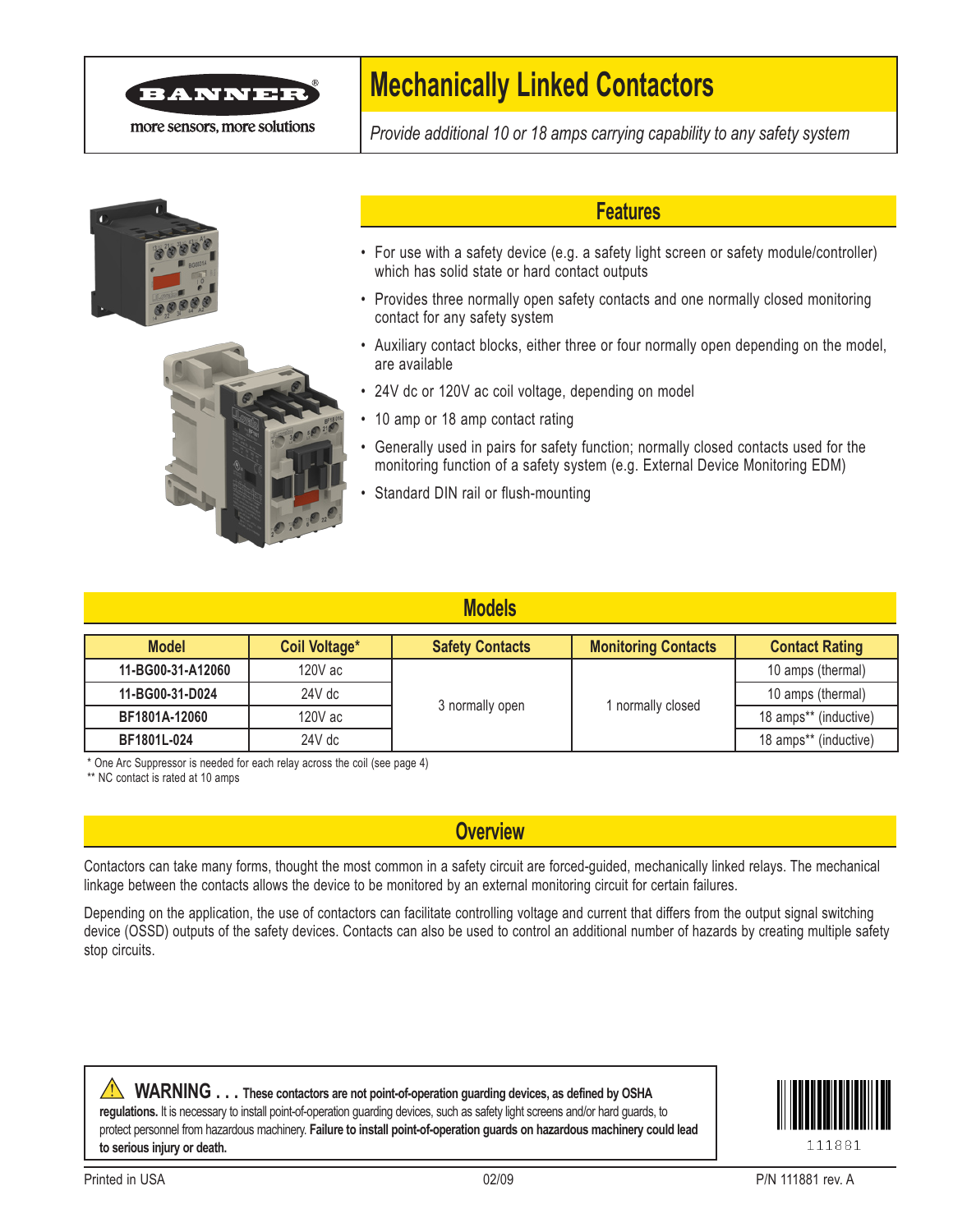### **Important... read this before proceeding!**

**The user is responsible for satisfying all local, state, and national laws**, rules, codes, and regulations relating to the use of this product and its application. Banner Engineering Corp. has made very effort to provide complete application, installation, operation, and maintenance instructions. Please direct any questions regarding the use or installation of this product to the factory applications department at the telephone numbers or address shown on the back cover.

**The user is responsible** for making sure that all machine operators, maintenance personnel, electricians, and supervisors are thoroughly familiar with and understand all instructions regarding the installation, maintenance, and use of this product, and with the machinery it controls. The user and any personnel involved with the installation and use of this product must be thoroughly familiar with all applicable standards, some of which are listed below. Banner Engineering Corp. makes no claim regarding a specific recommendation of any organization, the accuracy or effectiveness of any information provided, or the appropriateness of the provided information for a specific application.

**Applicable U.S. Standards**

**ANSI B11** Standards for Machine Tools Contact: Safety Director, AMT – The Associations for Manufacturing Technology, 7901 Westpark Drive, McLean, VA 22102, Tel: 703-893-2900

### **NFPA79** Electrical Standard for Industrial Machinery

Contact: National Fire Protection Association, 1 Batterymarch Park, P.O. Box 9101, Quincy, MA 02269-9101, Tel: 800-344-3555

**ANSI/RIA R15.06** Safety Requirements for Industrial Robots and Robot Systems Contact: Robotic Industries Association, 900 Victors Way, P.O. Box 3724, Ann Arbor, MI 48106, Tel: 734-994-6088

#### **Applicable International Standards**

- **ISO 12100-1 (EN292-1)** Safety of Machinery Basic Concepts, General Principles for Design, Part 1: Basic Terminology, Methodology
- **ISO 12100-2 (EN 292-2)** Safety of Machinery Basic Concepts, General Principles for Design, Part 2: Technical Principles and Specifications
- **IEC/EN60204-1** Electrical Equipment of Machines: Part 1: General Requirements. (Also request a type "C" standard for specific machinery.)
- **ISO 13849-1 (EN954-1)** Safety of Machinery Related Parts of Control Systems: Part 1 General Principles for Design
- **ISO 13856-1 (EN1760-1)** Safety of Machinery Pressure-Sensitive Protective Devices: General Principles for Design and Testing
- Contact: Global Engineering Documents, 15 Inverness Way East, Englewood, CO 80112-5704, Tel: 800-854-7179

### **Mechanical Installation**

Flush-mount (clearance for M3 hardware) or mount to 35 mm DIN rail. Contactor must be mounted inside an enclosure rated NEMA3, IEC (IP54) or better.

## **Electrical Installation**

As the Contactors can interface to a multitude of machine control configurations, it is not possible to give exact wiring instructions for the output contacts. The following guidelines are general in nature.

Installation and wiring must be made by qualified personnel and must comply with the NEC (National Electrical Code), ANSI NFPA79 or IEC 60204-1, and all applicable local standards and codes.

Since the Contactors can switch high levels of energy, the user must consider and prevent the possibility of arc flash hazards. Arc flash can release dangerous amounts of heat and blast energy. When using low-voltage equipment (240V or less) being fed by small transformers (125kVA or less) the potential hazard is small, but the risk increases with higher voltage or larger transformers. The Contactors may be required to be located in such a manner that minimizes arc flash hazards. Refer to ANSI NFPA70E for more information.

To satisfy the requirements of Category 3 or 4 of ISO 13849-1 (EN 954-1) and Control Reliability (OSHA/ANSI), one normally closed mechanically linked (forced guided) contact from each Contactor must be monitored by the External Device Monitoring (EDM) function of the safety device. When redundant contactors are used, this will enable the detection of a failure, such as a welded contact, and prevent successive machine cycles. **It is the user's responsibility to monitor the contactors' normally closed contacts, to ensure that any single failure will not result in a hazardous condition and will prevent a successive machine cycle.**

### **A** WARNING . . . Shock Hazard

**Always disconnect all power before making any wire connections.** Electrical installation and wiring must be made by qualified personnel and must comply with the NEC (National Electrical Code) and ANSI NFPA70E, ANSI NFPA79 or IEC 60204-1, and all applicable local standards and codes.

#### **WARNING . . . Not for Use As a Stand-Alone Safety Device**

- **1. DO NOT connect E-stop switches, 2-hand-control switches, safety interlock switches, or similar devices directly to an individual contactor.**
- **2. ALWAYS connect the NC contact of these contactors to the monitoring input of the EDM that controls it.**

This Contactor does not have the circuitry required to perform a self-check. A single fault inside the unit or in external devices (like switches or E-stop buttons) can go undetected and create an unsafe condition. **Failure to properly connect these contactors to a Safety Device could result in serious injury or death.**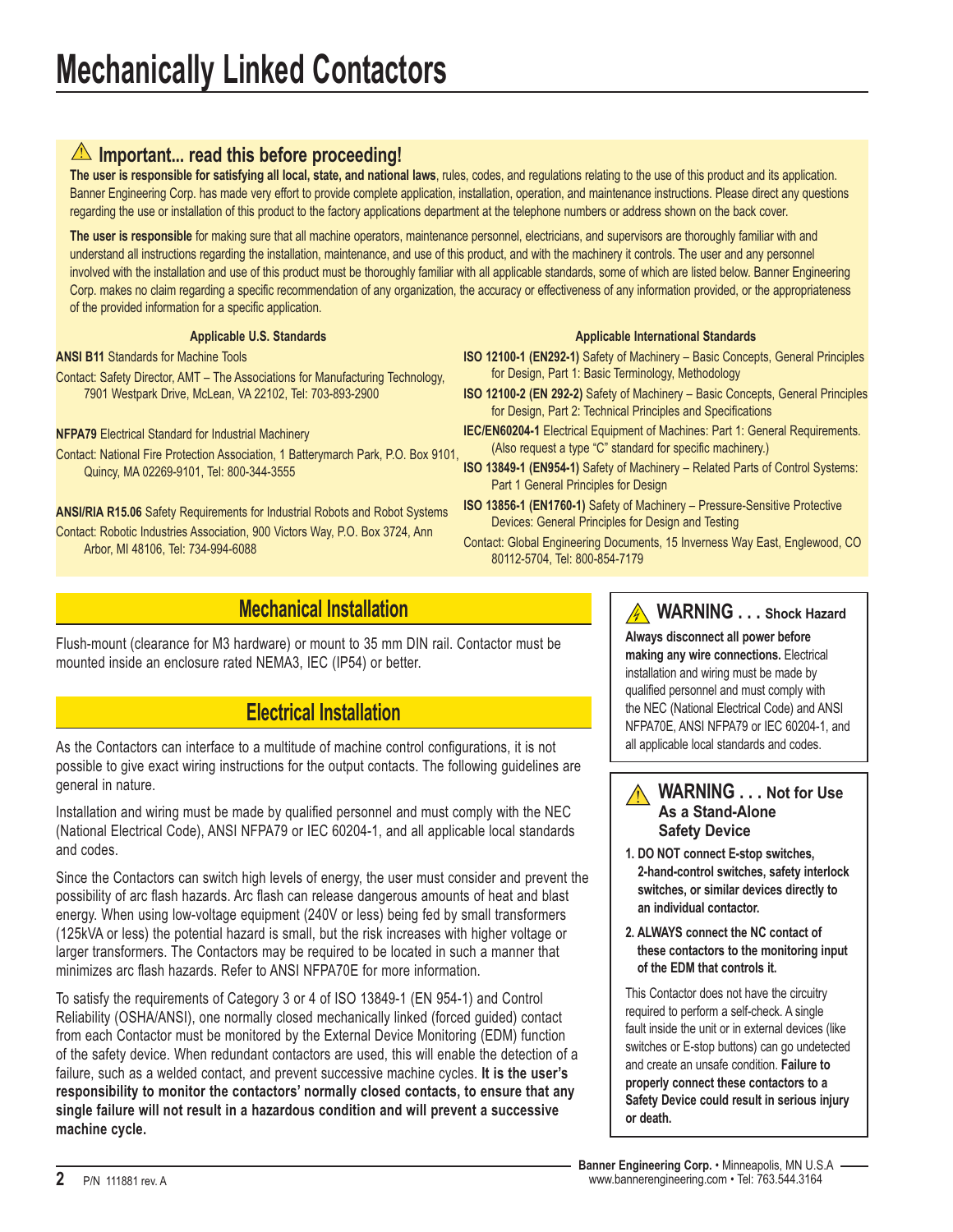| <b>Electrical Installation</b>                                                           |                     |                                                                                                                                                      |                                                                   |                                                                         |                            |
|------------------------------------------------------------------------------------------|---------------------|------------------------------------------------------------------------------------------------------------------------------------------------------|-------------------------------------------------------------------|-------------------------------------------------------------------------|----------------------------|
|                                                                                          |                     | 11-BG00-31-Models<br>BF1801-Models                                                                                                                   |                                                                   |                                                                         |                            |
|                                                                                          | A1                  | 13<br>43<br>21<br>33                                                                                                                                 |                                                                   | L1<br>L <sub>2</sub><br>L <sub>3</sub><br>5<br>A <sub>1</sub><br>3<br>1 | 21                         |
|                                                                                          | A2                  | 44<br>14<br>22<br>34                                                                                                                                 |                                                                   | A <sub>2</sub><br>6<br>T1<br>T <sub>2</sub><br>T <sub>3</sub>           | 22                         |
| <b>Specifications</b>                                                                    |                     |                                                                                                                                                      |                                                                   |                                                                         |                            |
|                                                                                          |                     | 11-BG00-31-D024                                                                                                                                      | BF1801L-024                                                       | 11-BG00-31-A12060                                                       | BF1801A-12060              |
| <b>Input Voltage and Current</b>                                                         |                     | 24V dc                                                                                                                                               |                                                                   |                                                                         | 120V ac                    |
| <b>Operating Voltage Limits</b><br>Pick-up: (0.8-1.10) x Un<br>Drop-out: (0.2-0.55) x Un |                     |                                                                                                                                                      |                                                                   |                                                                         |                            |
| <b>Average Coil</b>                                                                      | In-Rush             | 3.2 W                                                                                                                                                | 9 W                                                               | 25 VA                                                                   | 70 VA                      |
| <b>Consumption</b><br>at $20^\circ$ C                                                    | 60 Hz Holding       | 3.2 W                                                                                                                                                | 9 W                                                               | 3 VA                                                                    | 6.5 VA                     |
| <b>Output Configuration</b>                                                              |                     | Number of N.O. Contacts: 3<br>Number of N.C. Contacts: 1                                                                                             |                                                                   |                                                                         |                            |
| <b>Output</b>                                                                            | <b>Max. Voltage</b> | 690V                                                                                                                                                 |                                                                   |                                                                         |                            |
| <b>Ratings</b>                                                                           | <b>Max. Current</b> | 10 A (resistive)                                                                                                                                     | 18 A (≤ 440 V; 55°C)                                              | 10 A (resistive)                                                        | 18 A ( $\leq$ 440 V; 55°C) |
| <b>Mechanical Life</b>                                                                   |                     | 20,000,000 operations                                                                                                                                |                                                                   |                                                                         |                            |
| <b>Conventional Free Air</b><br>Thermal Current Ith $( \leq 40^\circ \text{ C} )$        |                     | 10 A                                                                                                                                                 | 25 A                                                              | 10 A                                                                    | 25 A                       |
| <b>Rated Insulation Voltage (Ui)</b>                                                     |                     | 690V                                                                                                                                                 |                                                                   |                                                                         |                            |
| <b>Frequency Limit</b>                                                                   |                     | 25-40 Hz (derating for use at 61-400 Hz)                                                                                                             |                                                                   |                                                                         |                            |
| <b>Terminal Tightening Torque</b><br>Min./Max.                                           |                     | 0.8-1 Nm (0.59-0.74 lb/ft)                                                                                                                           |                                                                   |                                                                         |                            |
| Max. Wire Gauge (for 1 or 2<br>Wires)                                                    |                     | 18-12 AWG<br>Flexible w/o Ferrule: 0.75-2.5 mm <sup>2</sup><br>Flexible w/ Ferrule: 2 x 1 or 1 x 2.5 mm <sup>2</sup>                                 |                                                                   |                                                                         |                            |
| <b>Output</b>                                                                            | <b>Closing NO</b>   | 18-25                                                                                                                                                | 42-58                                                             | $12 - 21$                                                               | $8 - 24$                   |
| <b>Response</b><br>Time (ms)                                                             | <b>Opening NO</b>   | $2 - 3$                                                                                                                                              | $7 - 13$                                                          | $9 - 18$                                                                | $10 - 20$                  |
|                                                                                          | <b>Closing NC</b>   | $3-5$                                                                                                                                                | $11 - 17$                                                         | 17-26                                                                   | 17-30                      |
|                                                                                          | <b>Opening NC</b>   | $11 - 17$                                                                                                                                            | 32-42                                                             | $7 - 17$                                                                | $7 - 18$                   |
| <b>Environmental Rating</b>                                                              |                     | Rated NEMA 1, IEC IP20<br>Contactors must be installed inside an enclosure rated NEMA 3 (IEC IP54) or better                                         |                                                                   |                                                                         |                            |
| <b>Mounting</b>                                                                          |                     |                                                                                                                                                      | Mounts to standard 35 mm DIN-rail track or flush mount (4 screws) |                                                                         |                            |
| <b>Operating Conditions</b>                                                              |                     | Temperature: -40° to +60°C (-40° to +122°F) operating; -55° to +70°C (-40° to +122°F) storage<br>Max. Relative Humidity: 90% @ 50°C (non-condensing) |                                                                   |                                                                         |                            |

**Application Notes** There are no adjustments and no user-serviceable parts

 $C \in$ 

LISTED 48D6 IND. COMT. EQ. **US**

**Banner Engineering Corp.** • Minneapolis, MN U.S.A www.bannerengineering.com • Tel: 763.544.3164

**Certifications**